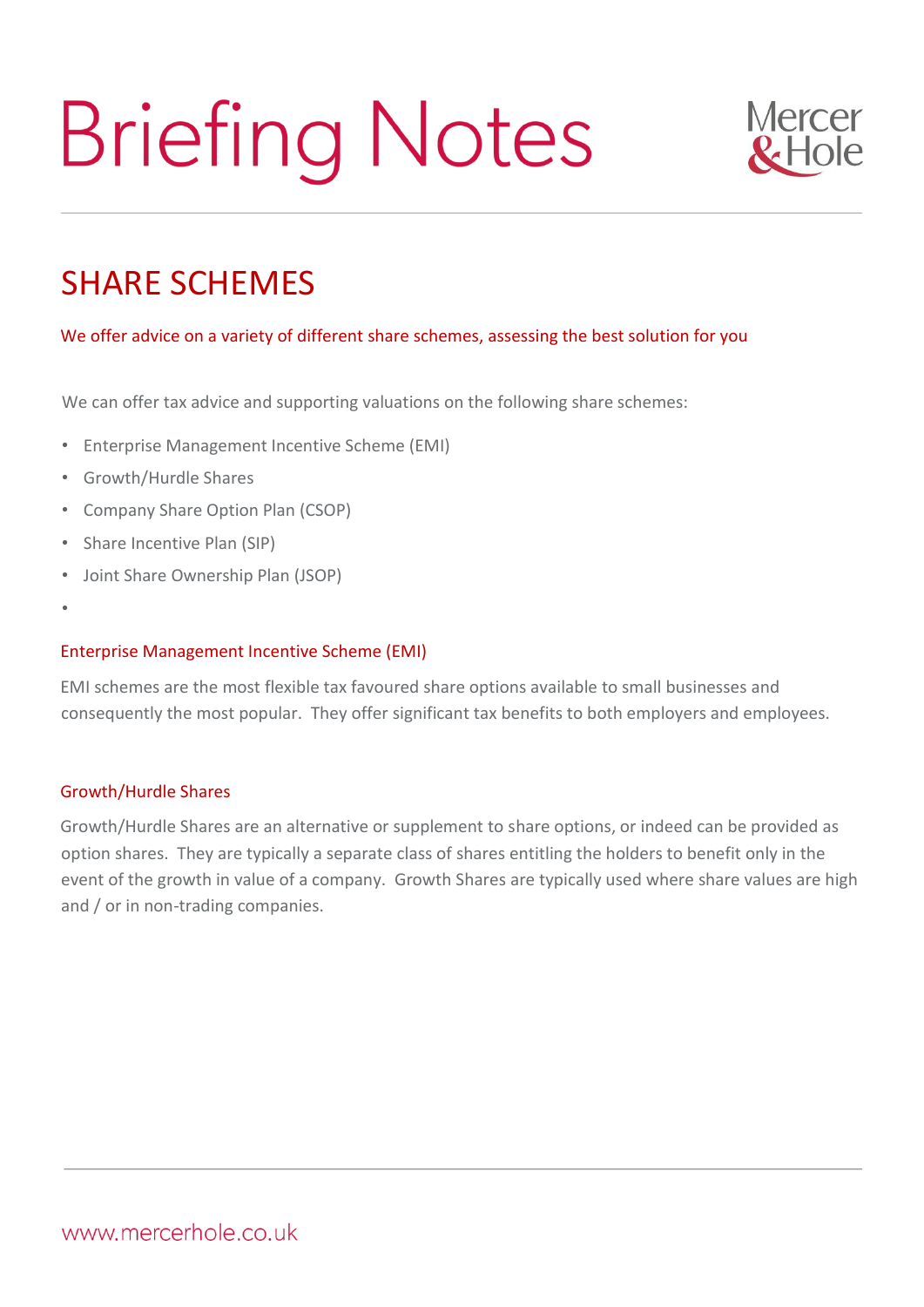### Company Share Option Plan (CSOP)

A CSOP provides a tax efficient and relatively flexible way to reward selected employees and directors. CSOPs tend to be used where EMI is not available, normally due to the nature of the trade.

Subject to meeting some detailed requirements an employer may grant options on a tax-favoured basis. Either the grant and/or exercise of the option can be subject to objective performance conditions applying to the company, the department or the individual. The conditions to be met include:

- The company must be an unlisted trading company that is not under the control of another company
- The company may grant options to selected (including part-time) employees and to full-time directors
- The shares must be ordinary, fully paid and non-redeemable
- The options must be exercised between three and ten years from the date of grant
- Options must be awarded at not less than fair market value at the date of grant, as agreed with HMRC.

#### Share Incentive Plan (SIP)

A SIP offers a tax efficient route for companies to reward its employees with free shares and allow them to acquire further shares on a tax advantaged basis if they so wish. A SIP is not a selective scheme it has to be available to all employees.

Broadly, a SIP provides for three main types of shares to be made available each year:

- Free Shares with a value up to £3,600– acquired at no cost
- Partnership Shares with a value of up £1,800– acquired out of pre-tax salary
- Matching Shares acquired at no cost based on a 2:1 ratio on partnership shares purchased.

Free and matching shares must normally be held in a trust for a period of 3-5 years. At the end of that time, employees can sell the shares if they wish. Employees can also elect for cash dividends on shares held in the SIP to be reinvested tax-free in more shares.

The SIP operates with a trust funded by the company, which will acquire and hold the shares in the SIP on behalf of the participants.